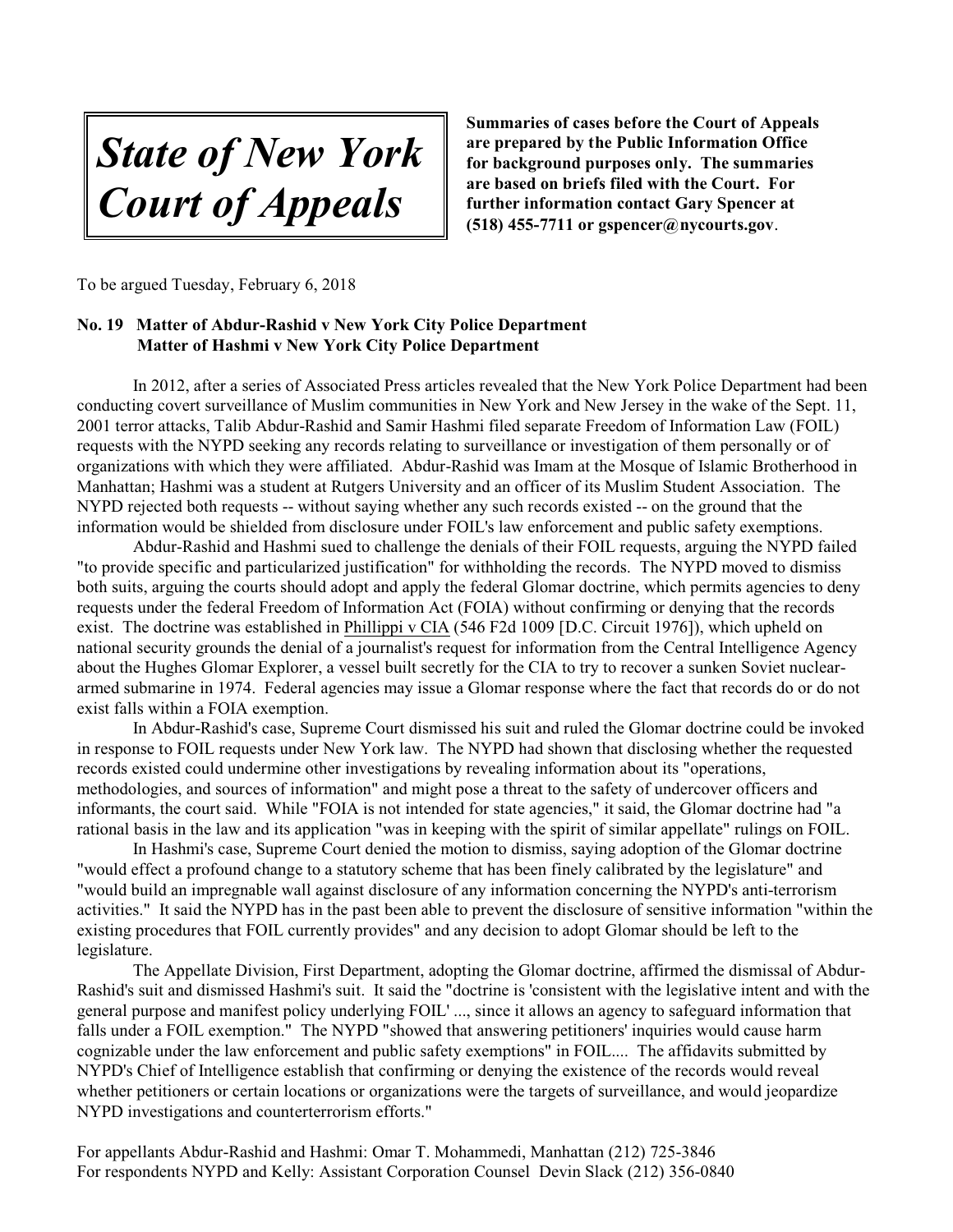*State of New York Court of Appeals*

**Summaries of cases before the Court of Appeals are prepared by the Public Information Office for background purposes only. The summaries are based on briefs filed with the Court. For further information contact Gary Spencer at (518) 455-7711 or gspencer@nycourts.gov**.

To be argued Tuesday, February 6, 2018

## **No. 21 People v Michael Johnson**

In May 2009, a chauffeur returning to his home in Queens was approached by a masked gunman, who grabbed the key fob to his employer's BMW sedan. When the victim began to resist, the gunman shot him twice in the torso and drove away in the BMW. Three days later, NYPD detectives who were tailing Michael Johnson as a suspect in the shooting stopped him for traffic infractions and arrested him for driving without a valid license. They recovered two BMW key fobs, about \$2,000 in cash, and a forged airport ID card from JFK, among other things. At the precinct, they learned that the SUV he was driving had been stolen; that one of the key fobs belonged to the BMW stolen in Queens and the other to a vehicle stolen in Suffolk County; and that much of the currency appeared to be counterfeit because the bills had the same serial number. While Johnson was being held at the precinct, Secret Service agents interviewed him about the counterfeit currency, Suffolk County police officers interviewed him about the BMW stolen in their jurisdiction, and Port Authority police officers interviewed him about the fake JFK ID card. As that was underway, an NYPD detective went to the hospital to show a photo array to the victim, who identified Johnson as the shooter. The detective returned to the precinct and Johnson, about 25 to 28 hours after his arrest, waived his Miranda rights and admitted he was involved in the robbery as a driver, but said another man was the shooter. He was arraigned about 29 to 33 hours after his arrest. Supreme Court denied his motion to suppress his statement as involuntary. Johnson was convicted of numerous crimes, including second-degree attempted murder, first-degree robbery, and possession of a forged instrument, and was sentenced to 32 1/2 years in prison.

The Appellate Division, Second Department affirmed on a 3-1 vote, finding no evidence that Johnson's statements were involuntary. It said that "the delay in arraigning the defendant was attributable to a thorough and necessary police investigation," which involved coordinating "with three other law enforcement agencies" and conducting a photo array at the hospital "when the victim became available." Although the prosecution did not offer affirmative proof that he was given food, drink, and access to a restroom while he was held at the precinct, the majority said Johnson "did not testify that he was denied any of these necessities, and his counsel did not offer any other proof of such deprivation." It said the trial court "providently exercised its discretion in denying his request for a missing witness charge as to the victim's son," who had estimated the shooter was about 5 inches taller than the descriptions given by other witnesses. "In light of the extensive and well-corroborated identification evidence in this case, the testimony of the victim's son as to the narrow issue of the defendant's height would have been immaterial." It said Johnson was not entitled to a mistrial after a cooperating witness testified that he had committed multiple uncharged crimes with Johnson, since "any prejudice to the defendant was ameliorated when the Supreme Court sustained his objection to the improper testimony, struck that portion of his testimony, and provided a curative instruction...."

The dissenter said Johnson's statements should have been suppressed as involuntary. "Where, as here, there is a delay of up to 33 hours between the time a defendant is arrested and arraigned, and where that defendant is interrogated by multiple law enforcement agencies, it is my view that the People must present evidence to demonstrate that the defendant was provided access to food, water, a bathroom, and sleep, in order to establish that any statements ... were made voluntarily." She said the trial court's "curative instruction was insufficient to ameliorate the prejudice" caused by the improper testimony about uncharged crimes; and Johnson was entitled to a missing witness charge regarding the victim's son, whose description of the shooter "went directly to a material issue.... [T]hese cumulative errors cannot be considered harmless, as the evidence of guilt was not overwhelming" in a case where "the assailant wore a mask concealing his entire face except for his nose and eyes."